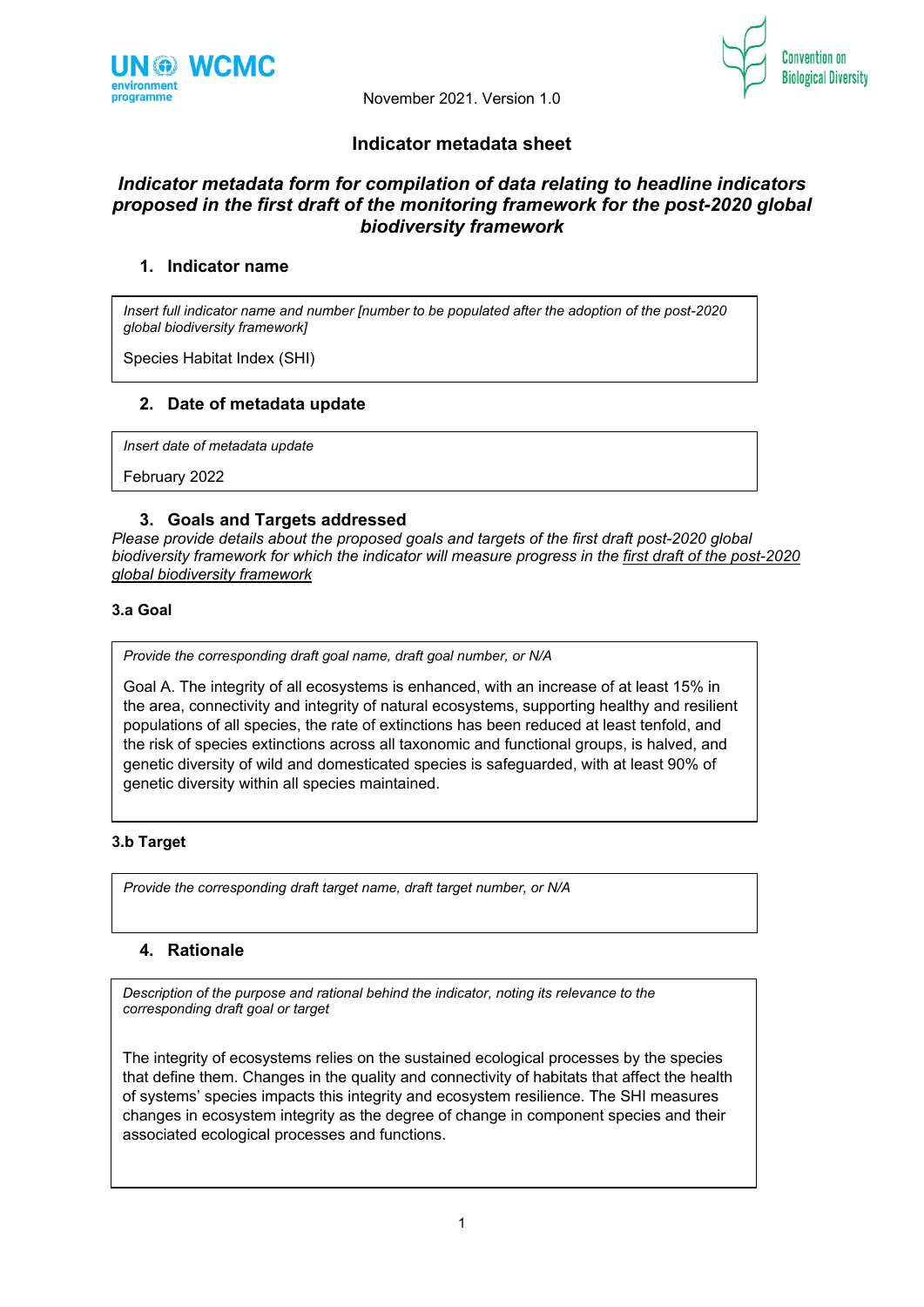

**Convention on Biological Diversity** 

The index captures alterations to the quality and connectivity of habitats at the level of single species and at fine spatial scale, addressing single square kilometer assemblages. When aggregated over a larger geographic unit (e.g., landscape, seascape, mountain region, ecological region, or country), SHI can provide a compound measure of an area's ecological integrity and connectivity. When evaluated over species' geographic ranges, the SHI also informs about trends in the health of species populations and potential changes in their genetic diversity.

The SHI complements the other Goal A Headline Indicators through its capture of key aspects (connectivity, integrity, population distribution, and population size) and its comprehensive relevance to all Goal A elements (Table 1). The SHI has primary or unique pertinence to four of the eight listed elements, and primary or secondary pertinence to the other four. Its combination of biodiversity observations with standard, near-global remote sensing products supports immediacy (e.g., annual updating), geographic comparability and near-global representation, disaggregation to kilometerand landscape scale, species-level interpretation, and independent national computation.

|                         | <b>Goal Milestones,</b><br><b>Components</b> | <b>SHI</b>                                                                                                                                                                                   | <b>SHI</b><br>Relevance |
|-------------------------|----------------------------------------------|----------------------------------------------------------------------------------------------------------------------------------------------------------------------------------------------|-------------------------|
|                         | Area                                         | Captures changes in the area available to the system's<br>individual species in support of its ecological processes.                                                                         | Secondary               |
| A1: Natural<br>systems  | Connectivity                                 | The SHI measures changes in the connectivity of ecosystems,<br>and specifically the connectivity associated with ecological<br>processes.                                                    | Primary                 |
|                         | Integrity                                    | The SHI provides a composite measure of change in the<br>ecological intactness of assemblages                                                                                                | Primary                 |
|                         | Extinction<br>rate                           | The count of species with SHI equal to 0 over time provides an<br>estimate of extinction rate                                                                                                | Primary /<br>Secondary  |
| A2: Species             | Extinction<br>risk, Threat<br>status         | Increases in species extinction risk and threat status are a<br>concave-upward function of decreasing suitable area and<br>connectivity, the two components of SHI.                          | Secondary               |
| Populations             | Population<br>abundance<br>(size)            | Changes in species population sizes are directly related the<br>area and connectivity of their habitats, as measured by SHI.                                                                 | Primary                 |
|                         | Population<br>Distribution                   | The area component of SHI directly measures changes in<br>population distribution.                                                                                                           | Primary                 |
| A3: Species<br>Genetics | Genetic<br>diversity                         | SHI provides the proposed main genetic diversity indicator<br>"Proportion of populations, or geographic range, maintained<br>within species" to assess potential loss of unique adaptations. | Primary /<br>Secondary  |

Table 1: Relevance of the SHI to the different components and elements of Goal A.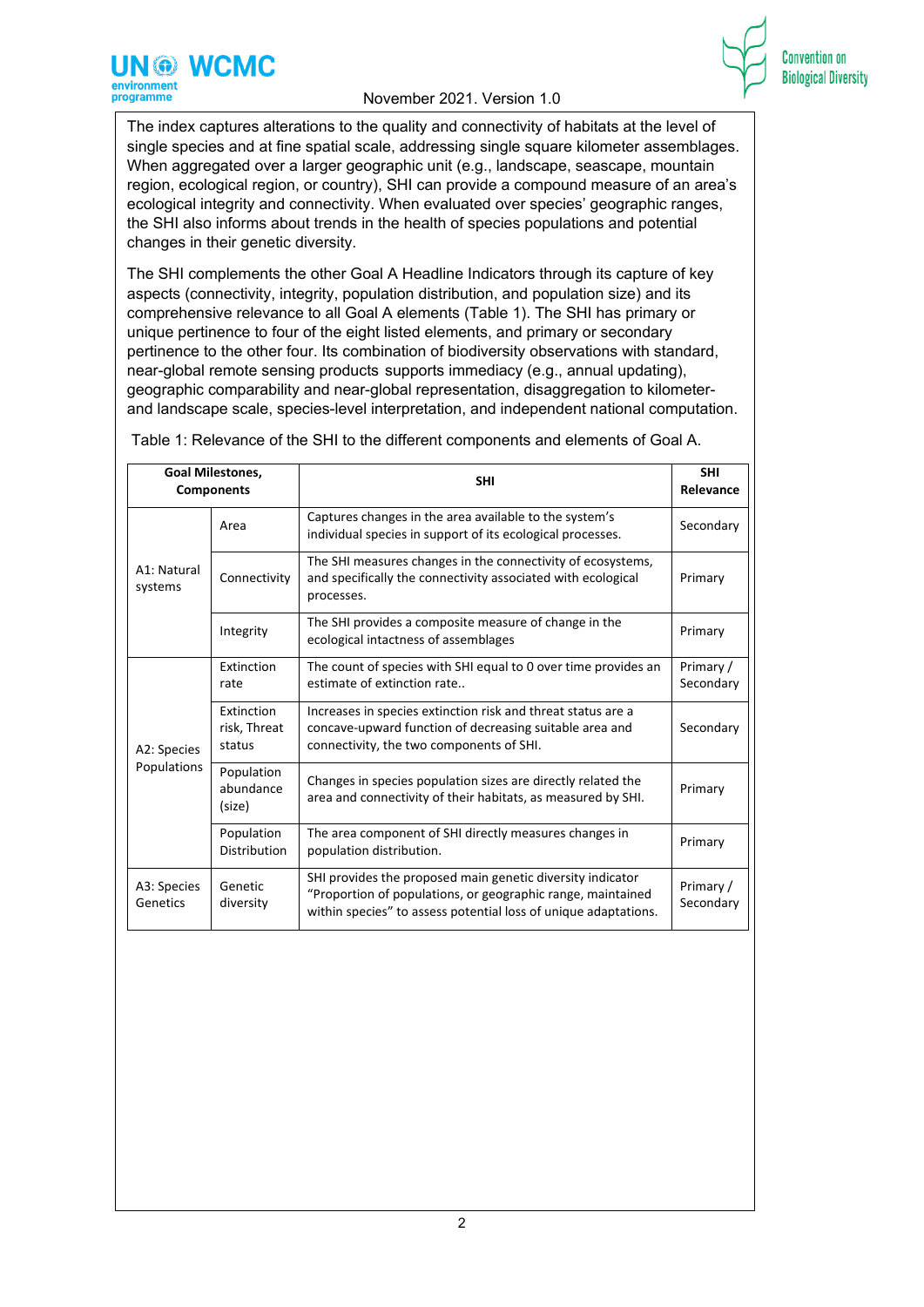



# **Milestone A.1:**

*Net gain in the area, connectivity and integrity of natural systems of at least 5 per cent.*

For this milestone SHI addresses all milestone elements, and in particular measures connectivity. It measures changes to the many units, i.e., species, that define ecosystems and drive their ecological processes and integrity. For any defined area, the SHI assesses temporal change in hundreds or thousands of species and provides a compound signal of change in ecosystem integrity.

Indicator "A.0.1 Extent of selected natural and modified ecosystems" is poised to deliver a basic but important capture of the area element of this milestone. Remote sensing enables a high-resolution delineation and tracking of ecosystem modification and areal change. Expert-based quality metrics could add further relevance to indicator A.0.1. But necessarily based on single geographic layers of abutting ecosystems (and thus a single dimension), the A.0.1 extent measure is naturally limited in the capture of ecological connectivity and integrity.

The SHI shares similarity with indicators of fragmentation focused on select ecosystems (e.g., forest fragmentation, river fragmentation, mangrove fragmentation), with a more direct measurement of ecological integrity. For example, the change in the connectivity of a region's forest ecosystems as measured with the forest fragmentation index would essentially be the same as that measured with the SHI applied to a single forest species inhabiting that full region (assuming the same landcover change products are used). By including many different forest species of the region and thus accounting for their many functions and roles for the ecosystem, the SHI captures connectivity with direct relevance for the overarching aspiration of Goal A, the ecological integrity of ecosystems.

# **Milestone A.2**

*The increase in the extinction rate is halted or reversed, and the extinction risk is reduced by at least 10%, with a decrease in the proportion of species that are threatened, and the abundance and distribution of populations of species is enhanced or at least maintained.*

The SHI, specifically through the area component, uniquely and primarily addresses the second portion of Milestone A.2 by capturing trends in species population abundance and distribution.

For the first milestone part, Indicator '*A.0.3 Red list index'*, and in particular national redlisting efforts, the SHI provides a periodic assessment of 'Extinction risk' and 'Threat status' and, as possible, through expert networks carefully assess "Extinct" status. Species-level SHI values and maps can offer vital information, supporting expert threat assessments by providing temporal immediacy, regional/national specificity, and geographic specificity.

# **Milestone A.3**

*Genetic diversity of wild and domesticated species is safeguarded, with an increase in the proportion of species that have at least 90 per cent of their genetic diversity maintained.*

In the absence of comprehensive genetic sampling to characterize separate populations and their genetically effective sizes, SHI offers a scalable alternative method to monitor loss of genetic diversity. SHI directly measures the "Proportion of populations, or geographic range, maintained within species", one of two main indicators for measuring genetic diversity recommended by the GEO BON Genetic Diversity Working Group, with support from IUCN Conservation Genetics Specialist Group and others.

The indicator 'A.0.4 The proportion of populations within species with a genetically effective population size > 500' can offer a more direct quantification of genetic diversity when sufficient, range-wide genetic sampling allows. Where sufficient genetic data are lacking, estimates of changes in the minimum sizes of (connected) populations are recommended as alternative which the SHI area and connectivity components address. While or where rangewide genetic sampling for remains limited to a very specific subset of species, the SHI can be a proxy for trends in genetic diversity for a larger and more representative portion of biodiversity.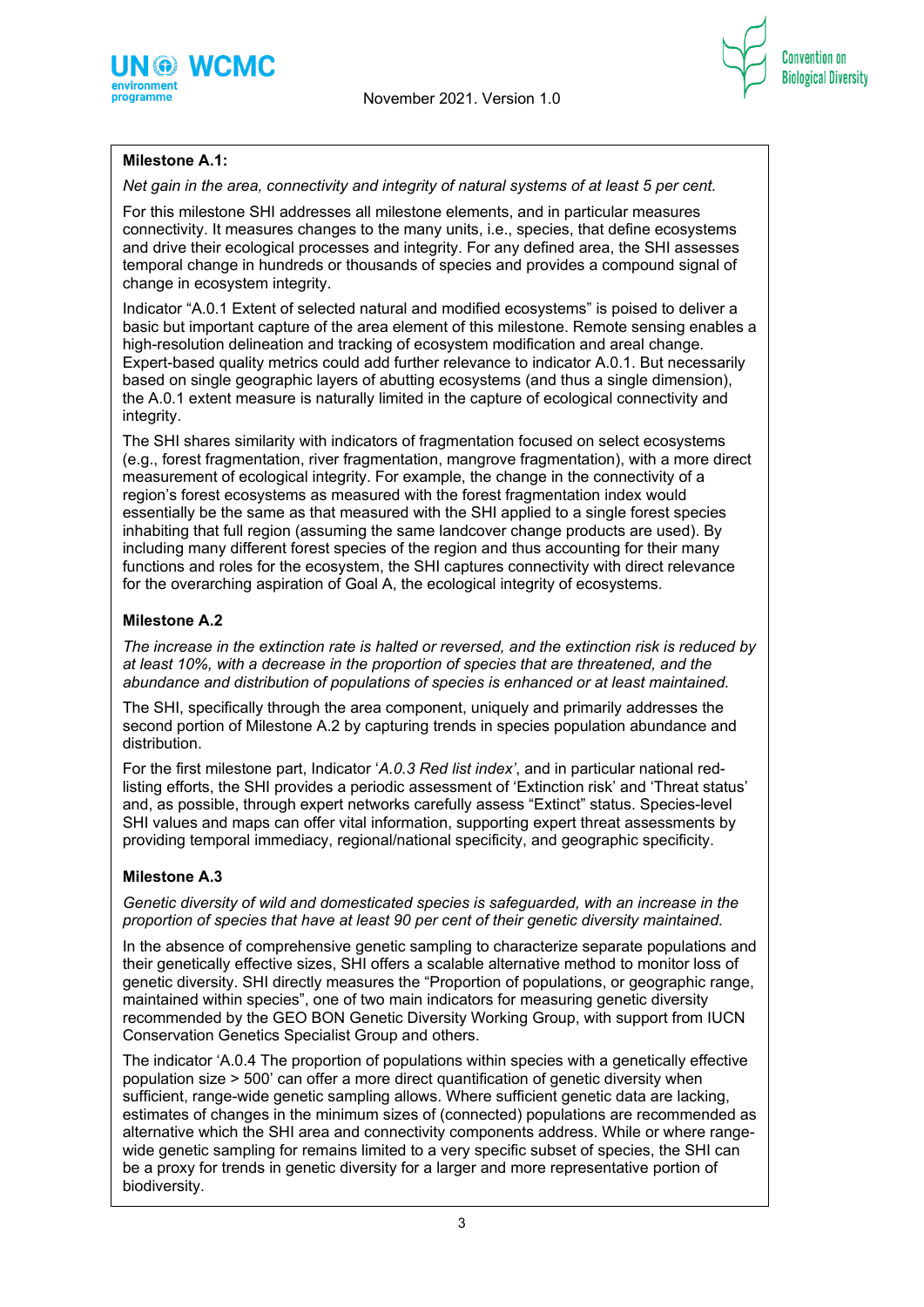

# **Definitions, concepts and classifications**



Convention or

**Biological Diversity** 

### **5.a Definition:**

*Precise definition of the indicator, including references to standards and classifications. The indicator definition should be unambiguous and in expressed in universally applicable terms. It must clearly express the unit of measurement (proportion, dollars, number of people, etc.).*

The SHI is given as the average size and connectivity of species' suitable habitat in a specified geographic unit (e.g., country) at a given point in time relative to the reference period (Power & Jetz 2019, Hansen et al. 2021, Jetz et al., 2021). The index is calculated as an aggregate of single 'species habitat scores' (SHS) and is expressed relative to a baseline of SHI = 100. For example, a 6% and 8% decrease, respectively, in habitat size and connectivity of Species A would result in an SHS of 94 for that species (average of 96, for size, and 92, for connectivity). If Species B in a region has SHS = 102 and Species C has SHS = 98, the resulting SHI for the region based on these three species is 98 (average of 94, 102, and 98), a decrease of two percentage points compared to a baseline SHS of 100. In practice, scores from hundreds or thousands of species are aggregated to inform the SHI of a region, and the SHI is thereby sensitive to change in a range of associated functions and processes. To explore patterns, see [https://mol.org/indicators/habitat;](https://mol.org/indicators/habitat) e.g. [https://mol.org/species/habitat](https://mol.org/species/habitat-trend/Cephalophus_zebra)[trend/Cephalophus\\_zebra.](https://mol.org/species/habitat-trend/Cephalophus_zebra)

For country reporting, the SHI can additionally take national stewardship for native species into account, i.e., weight more strongly changes in species and ecosystem aspects that occur in few or no other countries. Compared to the *National SHI*, defined as the arithmetic mean of a country's SHS values, *Steward's SHI* is based on a weighted average of SHS values, with the proportion of the global population a country is estimated to hold as weights.

The SHI is calculated and validated using species occurrence data combined with environmental change data informed by remote sensing. Calculations use best-possible predictions of species geographic distributions (Species Populations EBVs), based on a variety of sources combined with species habitat information.

The SHI can be calculated independently with national or subnational information, such as national biodiversity monitoring data or national land-cover products. A full suite of annual country-level indicator values and extensive species-level data and metadata supporting it are made available through GEO BON and its associated Species Population EBV platform Map of Life, and parties can readily use these directly for their reporting or use them to augment their own calculations.

SHI subsets can address specific taxonomic or functional groups, migratory species, groups characteristic of certain habitats and ecosystems (forests, alpine zone, coral reefs, mangroves, etc.), groups of rare or threatened species or groups with particularly rapid recent habitat changes. Such subsets allow measuring change in biological integrity as experienced by these specific systems.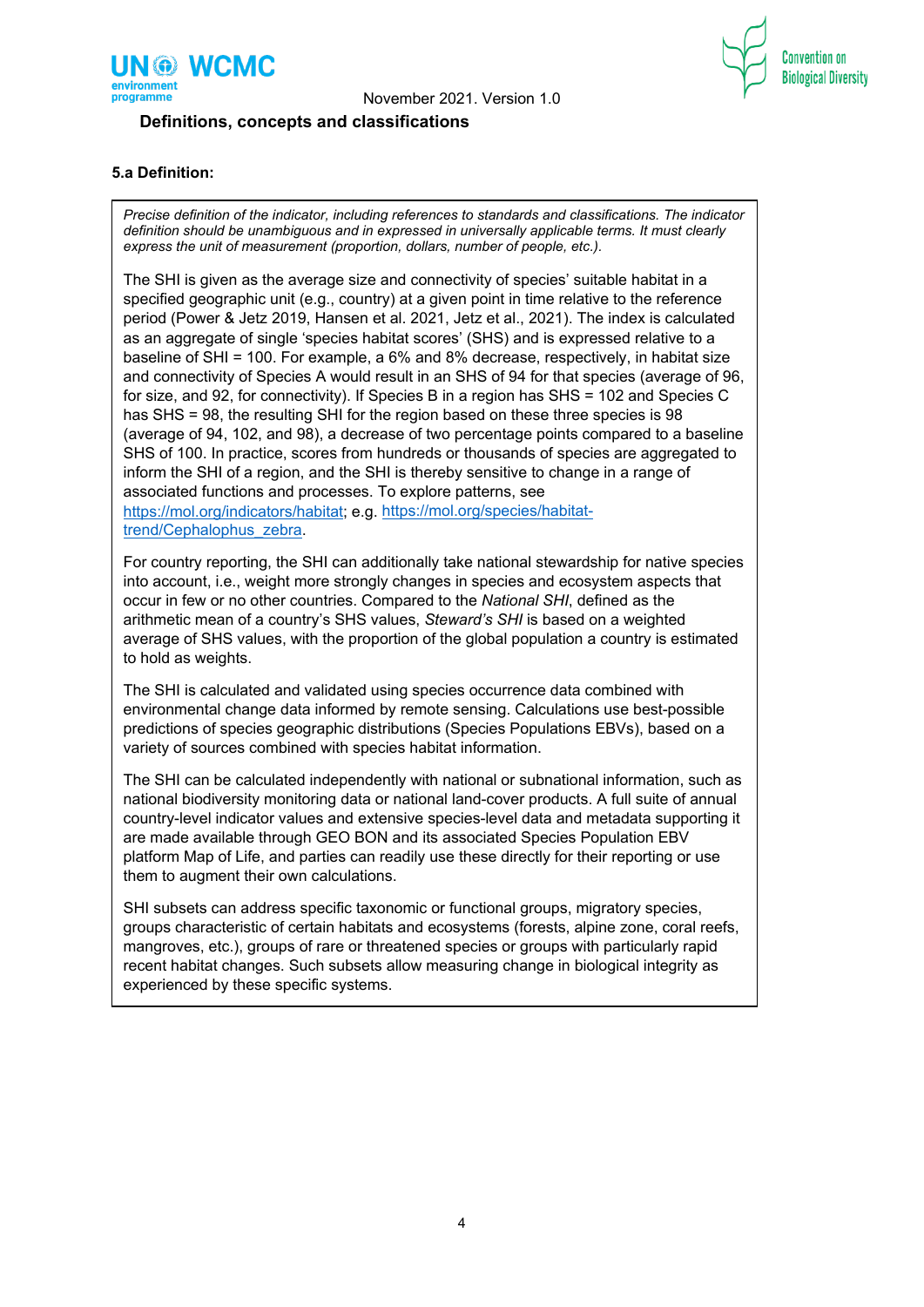



## **5.b Method of computation**

*Explanation of how the indicator is calculated, including mathematical formulas and descriptive information of computations made on the source data to produce the indicator (including adjustments and weighting). This explanation should also highlight cases in which mixed sources are used or where the calculation has changed over the time (i.e., discontinuities in the series). If there is an existing standard or manual, please include a link here.*

SHI is calculated in a two-step process. First Species Habitat Scores are calculated, and then these are aggregated to derive the Species Habitat Index.

#### I. Species Habitat Scores:

Let  $s_{hi}$  represent the suitability of pixel *h* for species i, which is varying from 0 to 1, which could be expressed in binary form (0 or 1). The size of suitable habitat area in region *j* for species  $i$ ,  $A_{ij}$ , is then given by the summed product of the pixel-level suitability of  $h$  in  $j$  and the pixel size *a* (assumed constant, e.g., 1 km<sup>2</sup>):  $A_{ij} = a \sum_{h} s_{hi}$ 

The connectivity of suitable habitat area for species *i* in region *j*, *Cij*, is given by the GIS fragmentation (GISfrag) metric calculated over a binary version of the pixel-level suitability map. First, for each of the  $p$  suitable pixels the distance  $d_{hi}$  to the closest edge pixel is calculated (edge includes any non-passable, natural or artificial barriers). The GISfrag

metric is the average of these distances:

$$
C_{ij} = \frac{\sum_j d_i}{p}
$$

For a particular year *k* both metrics are then set relative to the reference year of k = 1. The area score (*AS*) and connectivity score (*CS*) for year *k* is given as:

$$
AS_{jk} = 100 \frac{(A_{j1} - A_{jk})}{A_{j1}}
$$
 and  $CS_{jk} = 100 \frac{(C_{ji} - C_{jk})}{C_{j1}}$ 

The Species Habitat Score *SHS* for species *i* in region *j* and year *k* is then defined as the mean of these Area and Connectivity scores for that year:  $SHS_{ijk} = \frac{(AS_{jk} + CS_{jk})}{2}$ 



Species Habitat Scores: Area Score (AS) and Connectivity Score (HS) for an example species (Sumachrasti's Harvest Mouse) and country. See [here](https://mol.org/species/habitat-trend/Reithrodontomys_sumichrasti) for details, including trends for other countries, maps, and metadata.

II. Species Habitat Index:

*National SHI* of country *j* in year *k* is given as the average of the *n* Species Habitat Scores in that year:  $SHI_{jk} = \frac{\sum_i SHS_i}{n}$ 

*Steward's SHI* is calculated similarly, but as weighted average using national species' stewardship weights. Let the global habitat-suitable range area of species *i* in the reference period be  $A_i = \sum_i A_{ij}$ . reference period be

The *stewardship weight* of country *j* for species *i* is then given by  $w_{ji} = \frac{A_{ij}}{A_i}$ 

and represents the proportion of the global habitat-suitable range of species  $i$  found in country  $i$ .

*Steward's SHI* of country *j* in year *k* is then simply given as a weighted average using these stewardship weights:  $SHI_{jk}=\frac{\sum_{i}w_{ij}SHS_{ijk}}{\sum_{i}w_{i}}$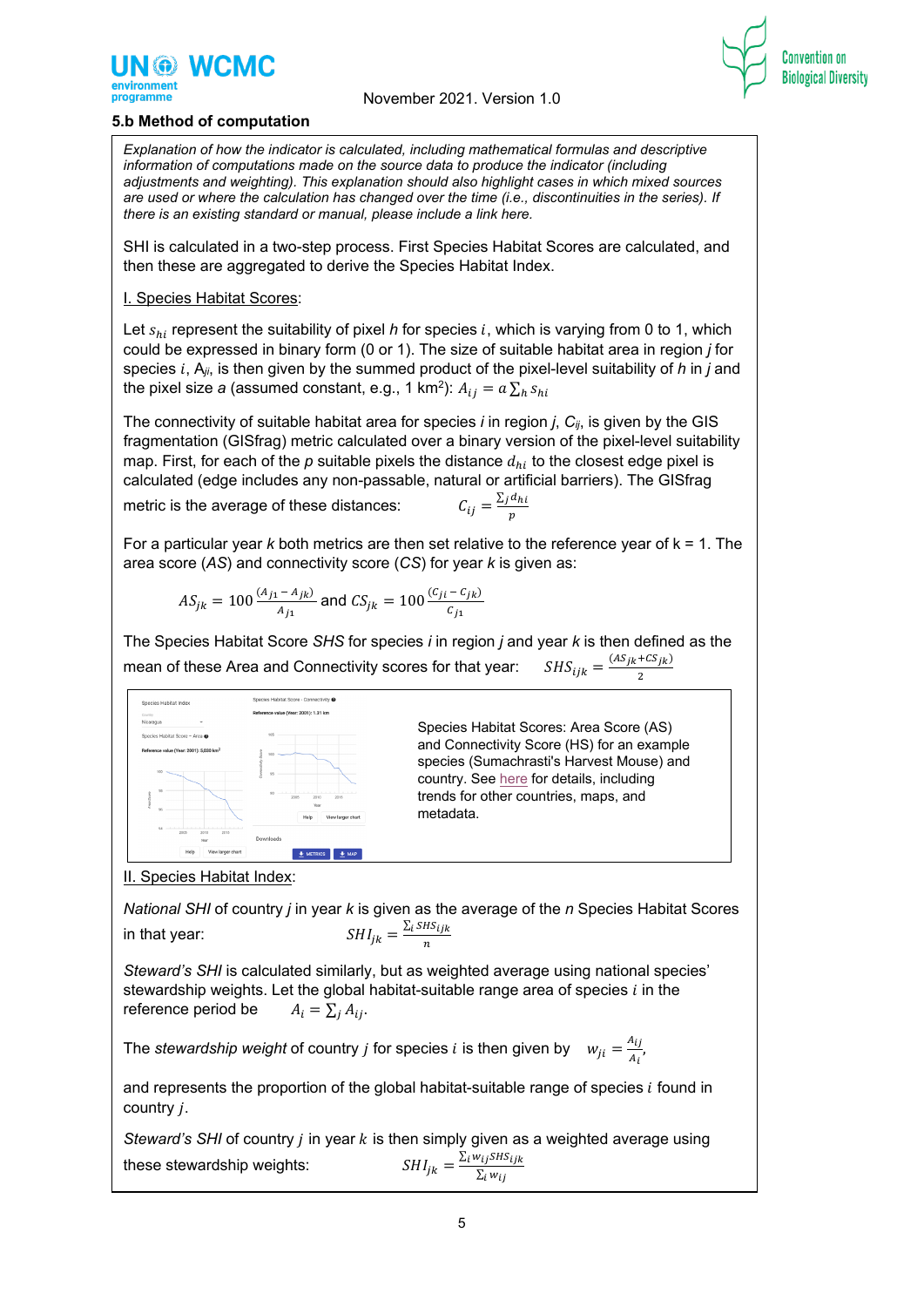



#### **5.c Data collection method**

*Description of all methods used for data collection. This description should include, when applicable, the questions used to collect the data, the type of interview, the dates/duration of fieldwork, the sample size and the response rate. Hyperlinks to methodologies are acceptable*

See above for description of data inputs. These include primary species occurrence data, literaturebased or model-supported species distribution predictions, literature or data-derived habitat associations, land cover and ecosystem extent change information.

Independent national SHI calculations can replace the nationally disaggregated global calculations. Indicator data for each species and country combination are available through GEO BON (see above) and can either partly or fully be replaced. Countries can use national biodiversity monitoring or map datasets and national land cover data and apply the same methodology. National SHI values calculated with national data consistently over time can be fully interpreted temporally and harmonized with global, disaggregated SHI values. To support harmonization and interpretation of national difference, national calculations should include metadata on the species and datasets used.

# **5.d Accessibility of methodology**

*Note whether the methodology for the indicator and the underlying data are published in a peer reviewed location that can be accessed, and the methodology can be repeated by other scientists or agencies with the same overall result obtained. For "global indicators" please note whether a methodology is available for use at national or regional scales*

The Species Habit Index was peer-reviewed and published in Powers & Jetz (Nature Climate Change, 2019), with further peer-reviewed descriptions and extensions in Hansen et al. (2021) and Jetz et al. (2021). The methodology has been used in the IPBES global assessment and the indicator is part of the Biodiversity Indicators Partnership (BIP) indicator suite. See reference list. For additional description of the SHI methodology see CBD/WG2020/3/INF/6.

The methodology is laid out in further detail in this present document to support full replicability at the national and regional scale. The methodology can be repeated by other scientists and agencies. Use of the same publicly available data inputs will yield the same overall results. The same methodology can be used at national and regional scale with partially or fully separate data inputs, such as national biodiversity or land cover data. It is equally applied to coastal and marine data.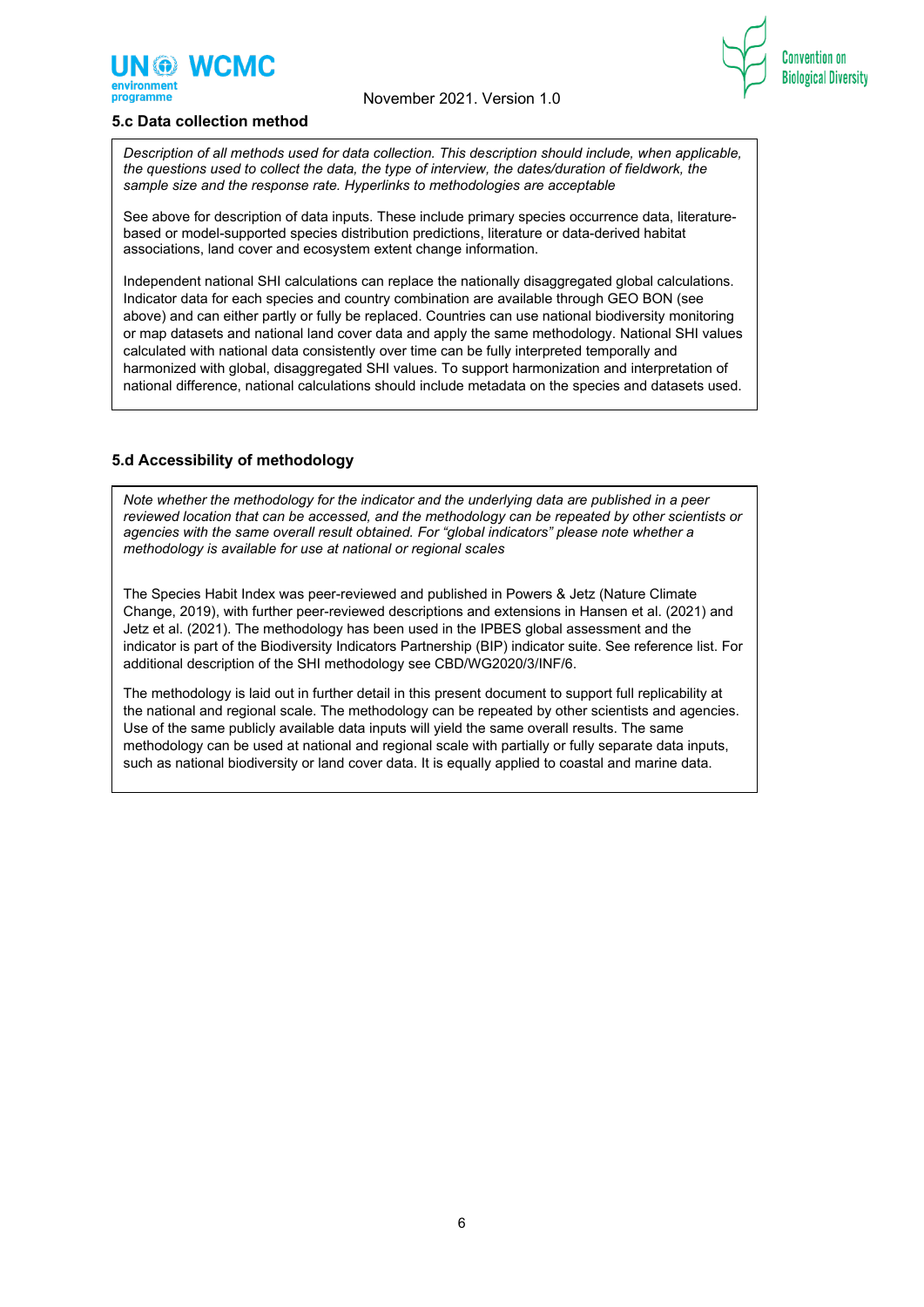

**Convention on** 

**Biological Diversity** 





At the global scale:

Map of Life (MOL[, https://mol.org/indicators/habitat\)](https://mol.org/indicators/habitat); habitat-suitable range maps, habitat-suitable range area and connectivity calculations, country SHS values.

Global Biodiversity Information Facility (GBIF, [https://www.gbif.org\)](https://www.gbif.org/) through its national nodes.

European Space Agency (ESA); e.g., through its global CCI land cover product [https://www.esa](https://www.esa-landcover-cci.org/)[landcover-cci.org.](https://www.esa-landcover-cci.org/)

NASA/USGS/U Maryland: e.g. through the Landsat Satellite program supporting the production of annual land cover and tree cover data [\(https://landsat.gsfc.nasa.gov\)](https://landsat.gsfc.nasa.gov/).

Marine and coastal habitats: maps of ecosystem extent as available for coral reefs, mangroves, and other marine ecosystems and seascapes. Maps of human impacts (Halpern et al. 2015).

River barriers (Grill et al. 2015, 2019), with non-passable dams defining range edges for, e.g., freshwater fishes.

At the national scale:

As available: National biodiversity occurrence and map data, National land cover products,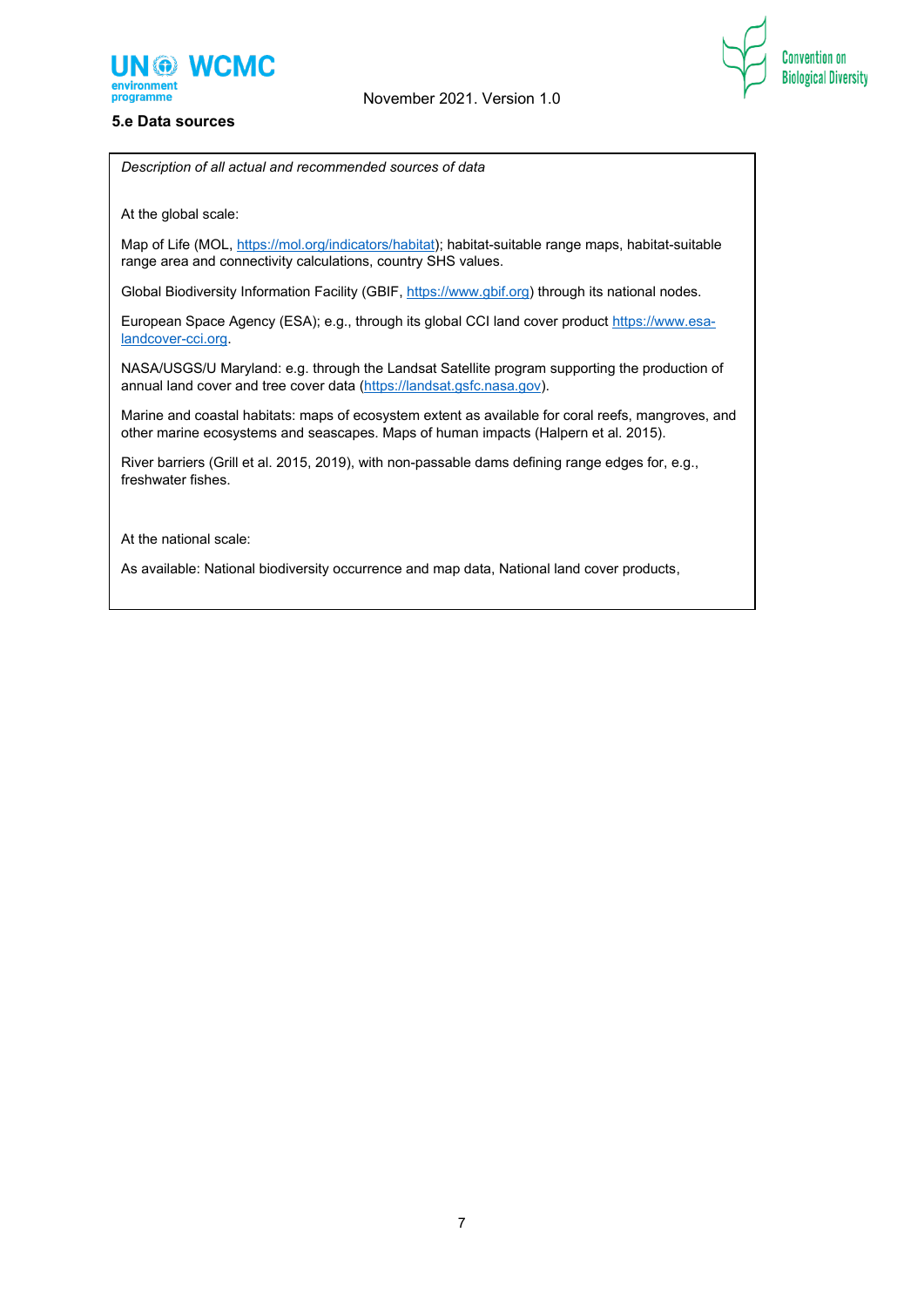





# **5.f Availability and release calendar**

*Please note whether the indicator is available now or in development. If in development, please state the year it will be available. Additionally, state how often the indicator will be updated with additional data. (e.g. annually, every five years etc). If the indicator is not operational, please add a short description of how it is being made operational.*

The indicator is available now. New data on habitat changes are available annually at the global scale from standard remote-sensing supported products. Biodiversity records provided through GBIF and other partners are updated on an ongoing basis, sub-annually. GEO BON through its partner platform Map of Life is committed to extending the data coverage to many more species groups, and specifically to marine, coastal, and freshwater groups, and to delivering standardized SHI products for countries annually. Countries using national data may select different time intervals for updates.

#### **5.g Time series**

*Date range for which indicator is available, e.g. 1993 – 2021*

2001-2020 (for a more limited version: 1993-2020)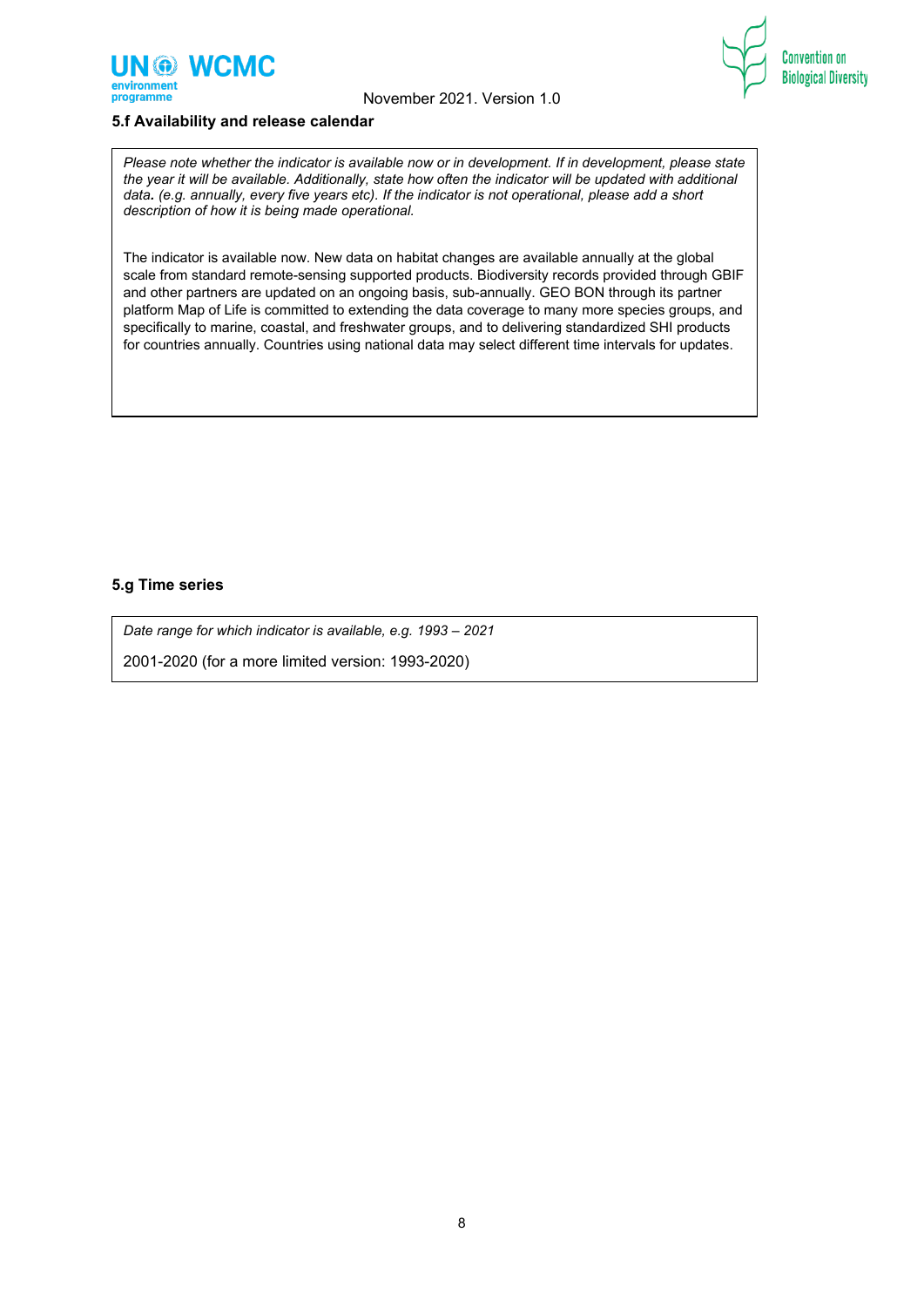

#### **5.h Data providers**





*Identification of data provider(s), where relevant noting any national data providers. Specify the organisation(s) responsible for producing the data*.

See also data sources.

At the global scale:

GEO BON infrastructure Map of Life (MOL[, https://mol.org/indicators/habitat\)](https://mol.org/indicators/habitat); habitat-suitable range maps, habitat-suitable range area and connectivity calculations, country SHS and SHI values.

Global Biodiversity Information Facility (GBIF[, https://www.gbif.org\)](https://www.gbif.org/) through its national nodes

European Space Agency (ESA); e.g. through its global CCI land cover produc[t https://www.esa](https://www.esa-landcover-cci.org/)[landcover-cci.org.](https://www.esa-landcover-cci.org/)

NASA/USGS/U Maryland: e.g. through the Landsat Satellite program supporting the production of annual land cover and tree cover data [\(https://landsat.gsfc.nasa.gov\)](https://landsat.gsfc.nasa.gov/)

At the national scale:

As available

National biodiversity occurrence and map data

National land cover products

# **5.i Data compilers**

*Organisation(s) responsible for compilation of this indicator [if relevant, at the national level Global/International context only: Description of how missing values for individual countries or areas are imputed or otherwise estimated by international agencies to derive regional or global aggregates of the indicator].*

#### GEO BON

The indicator is calculated from Species Population Essential Biodiversity Variables (EBVs). Species Population EBVs are based on globally available biodiversity data, e.g., as provided through the Global Biodiversity Information Facility (GBIF), and global satellite remote sensing products, as provided through NASA and European Space Agency, and calculated and provided through GEOBON infrastructure Map of Life (MOL). The global datasets combined with the indicator standard methodology enable predictions for any country that can then support global aggregation.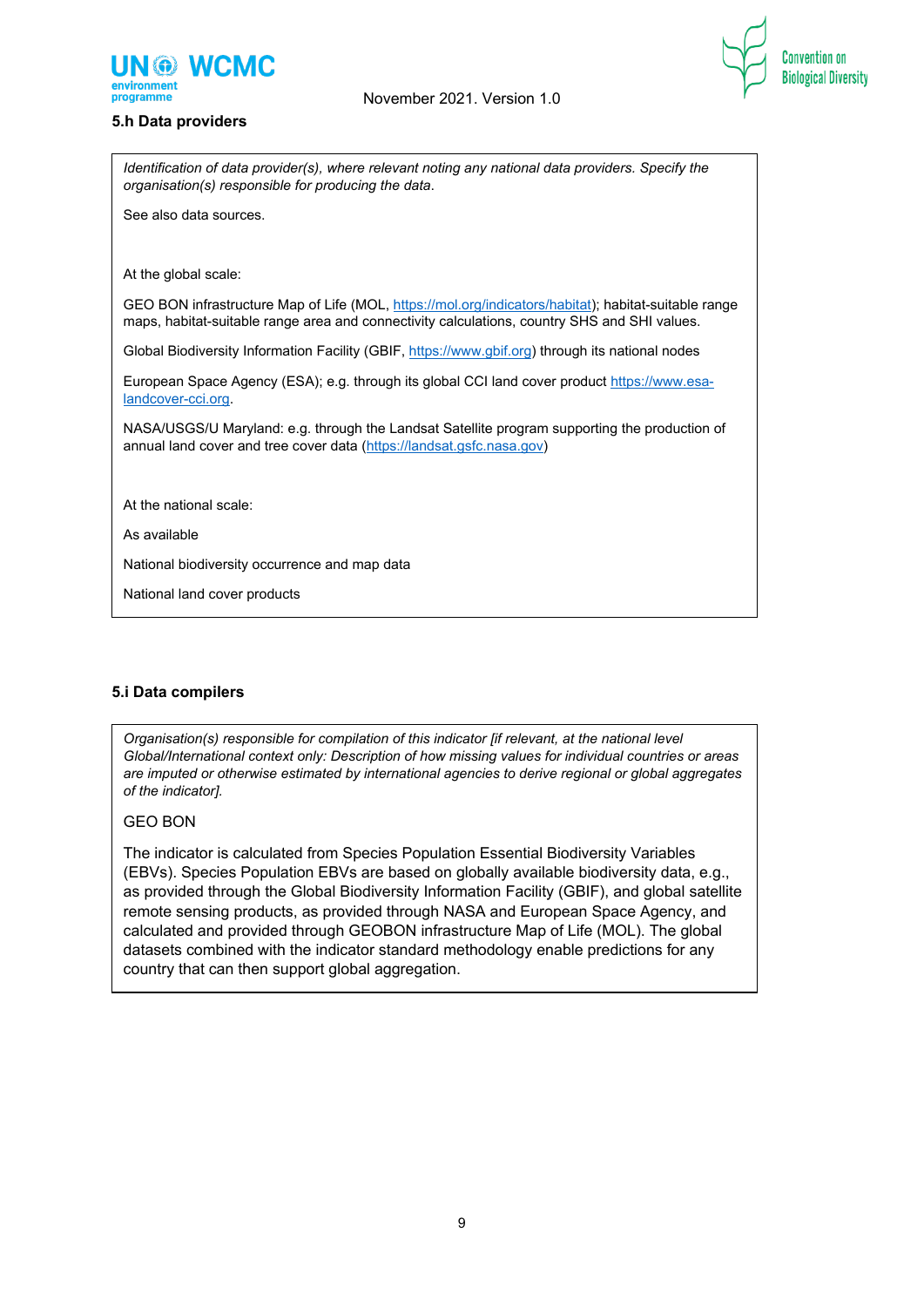



#### **5.j Gaps in data coverage**

*Please note any gaps in the data coverage for this indicator (e.g. taxonomic, thematic, or geographic data gaps)*

SHI is currently based on several tens of thousands of terrestrial vertebrate species that characterize all land ecosystems. The inclusion of select invertebrate and plant groups is in progress.

SHI calculations are in development for marine ecosystems and expected for late 2022, based on ca. 13,000 marine fish and mammal species (see Rinnan et al., 2021). Currently available inputs on habitat change address coral reefs, mangroves, seagrass (see Goal A ecosystem extent indicator) and from Halpern et al. (2015) for additional human impacts.

The SHI methodology can be applied to freshwater species, with data on dams and other barriers (Grill et al. 2015, 2019) defining edge pixels for species with impacted movement.

#### **5.k Treatment of missing values**

*Description of the methodology employed for producing estimates for the indicator when country data are not available, including any mathematical formulas and description of additional variables used as input into the estimation process.*

*Global/International context only: Description of how missing values for individual countries or areas are imputed or otherwise estimated by international agencies to derive regional or global aggregates of the indicator*

See 5.i

# **6 Scale**

#### **6.a Scale of use**

*Indicate if indicator data is applicable at the global, national, regional scale. Specify whether global or regional scale indicators can be disaggregated for national use, and/or whether national data can be collated to form global indicator. Additionally, please mention any plans to nationalise the indicator.* 

The SHI can be calculated at national scale and aggregated to form a global indicator. Conversely, global scale SHI calculations can be disaggregated to the level of small regions. Generally, the SHI can be calculated and aggregated at spatial levels ranging from 1 km to small regions, countries, biomes, and the whole planet. The SHI can be calculated with purely national data and the methodology allows countries which prefer calculating the SHI independently to nationalize the indicator.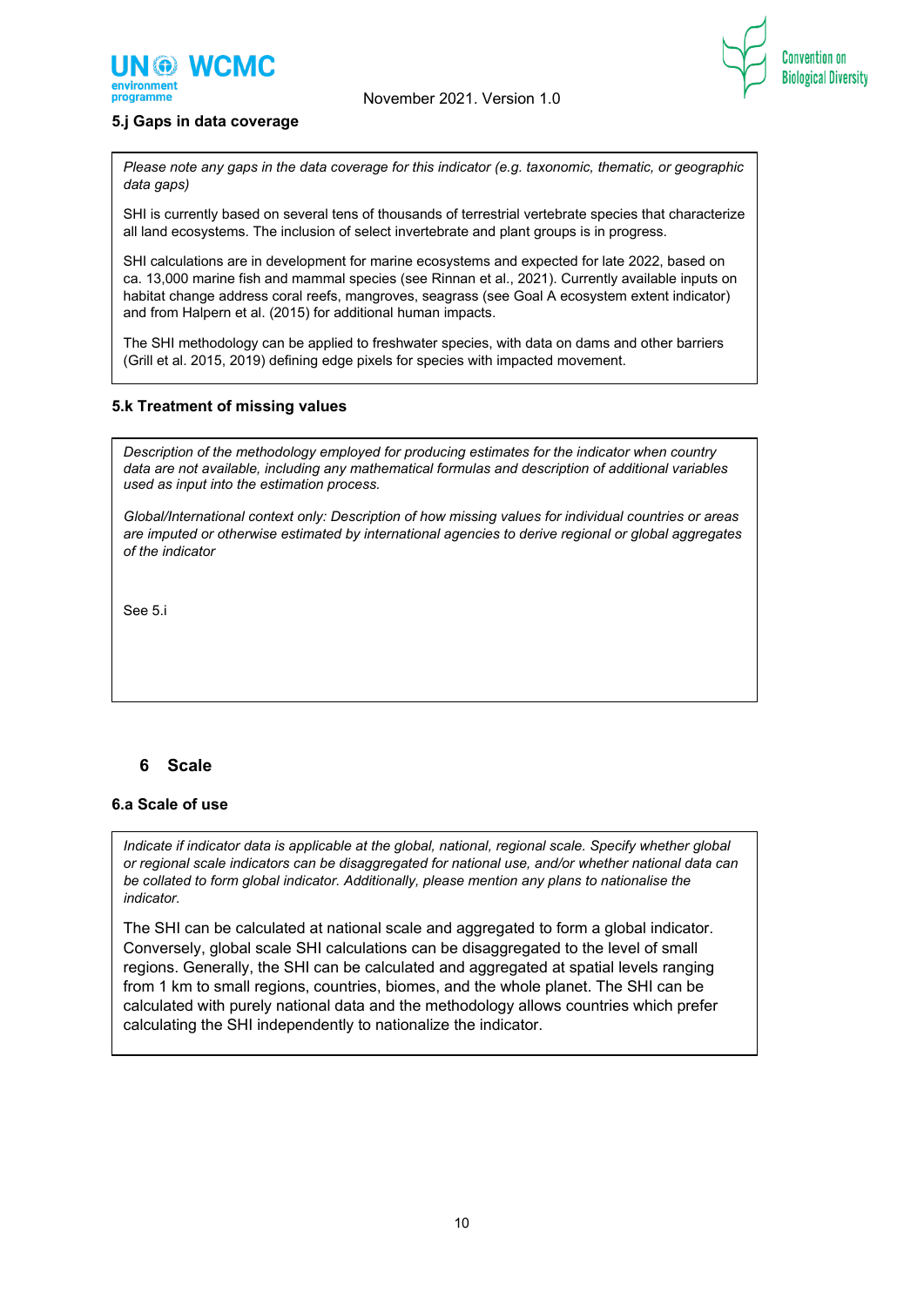



# **6.b National/regional indicator production**

*For global indicators, please note whether a national/regional methodology available for use and provide links to any online documentation. Please also specify if underlying data can be accessed and used by countries to produce national indicators.*

In addition to using index calculations or species-metrics provided through GEO BON, CBD Parties can directly calculate country-level SHI by leveraging national data, expertise, and biodiversity change assessment capacity. GEO BON, through its working groups, and national and thematic Biodiversity Observation Networks, can provide capacity support. The calculation follows these specific steps:

*Step 1: Determine baseline species distributions.* At the most basic level, this can include expert range maps, acknowledging their high false presence rate. Preferably, predictions are based on species distribution models (SDMs) that follow best-possible data integration practices and leverage raw occurrence data and remote-sensing supported environmental layers. Parties can develop these national distribution predictions entirely independently or use existing predictions (e.g., https://mol.org/species/range/Cephalophus\_zebra), further modified or as provided.

*Step 2: Calculate SHS metrics and SHI for the baseline period.* The species distribution data are combined with remote-sensing supported layers of environmental conditions, such as land-cover, and the data-driven associations species associations have with them. This delivers continuous or binary pixel-level species habitat suitability for the reference period. Via standard GIS processing, this supports for each species estimates of country-wide i) total suitable habitat area (summed pixel suitability) and ii) habitat connectivity (average distance to edge of suitable habitat area, GISfrag metric [Ripple et al. 1991]). See e.g., https://mol.org/species/habitat-trend/Cephalophus\_zebra. These 'Species Habitat Scores' (SHS) are combined for all evaluated species in a country as simple average (National SHI) or as average weighted by the proportion of global population the country is estimated to hold (Steward's SHI).

*Step 3: Calculate change in core metrics and SHI.* Through standard GIS processing, changes to the baseline levels of suitability of each species-pixel combination are assessed for different time steps using the same or different environmental layers used in Step 2. These layers currently include standard global land-cover and marine change products but can also comprise national change products or a combination of remotely sensed environmental change signals with high spatial and spectral resolution. Distribution gains beyond the baseline (e.g., through extensive restoration or climatic shifts) are addressed through a rerun of Step 1. For each point in time Step 2 calculations are repeated. SHI is given as the average change in area and connectivity, expressed as percent difference to the reference period, set at SHI = 100.

| <b>Species</b>                          | Steward |      | Area Connectivity        |
|-----------------------------------------|---------|------|--------------------------|
| А                                       | 0.86    | 81   | 87                       |
| R                                       | 1.00    | 102  | 101                      |
|                                         | 0.30    | 60   | 76                       |
| C                                       |         |      |                          |
| <b>National SHI</b>                     |         | 81   | 88                       |
| <b>Steward's SHI</b>                    |         | 87.8 | 92                       |
|                                         | Steward |      |                          |
| C                                       | 0.70    | 80   | 86                       |
| <b>Country 2</b><br><b>Species</b><br>D | 1.00    | 130  | Area Connectivity<br>120 |
| <b>National SHI</b>                     |         | 105  | 103                      |

based on five species. The countries share species C. Steward: country stewardship value, used as weight for Steward's SHI.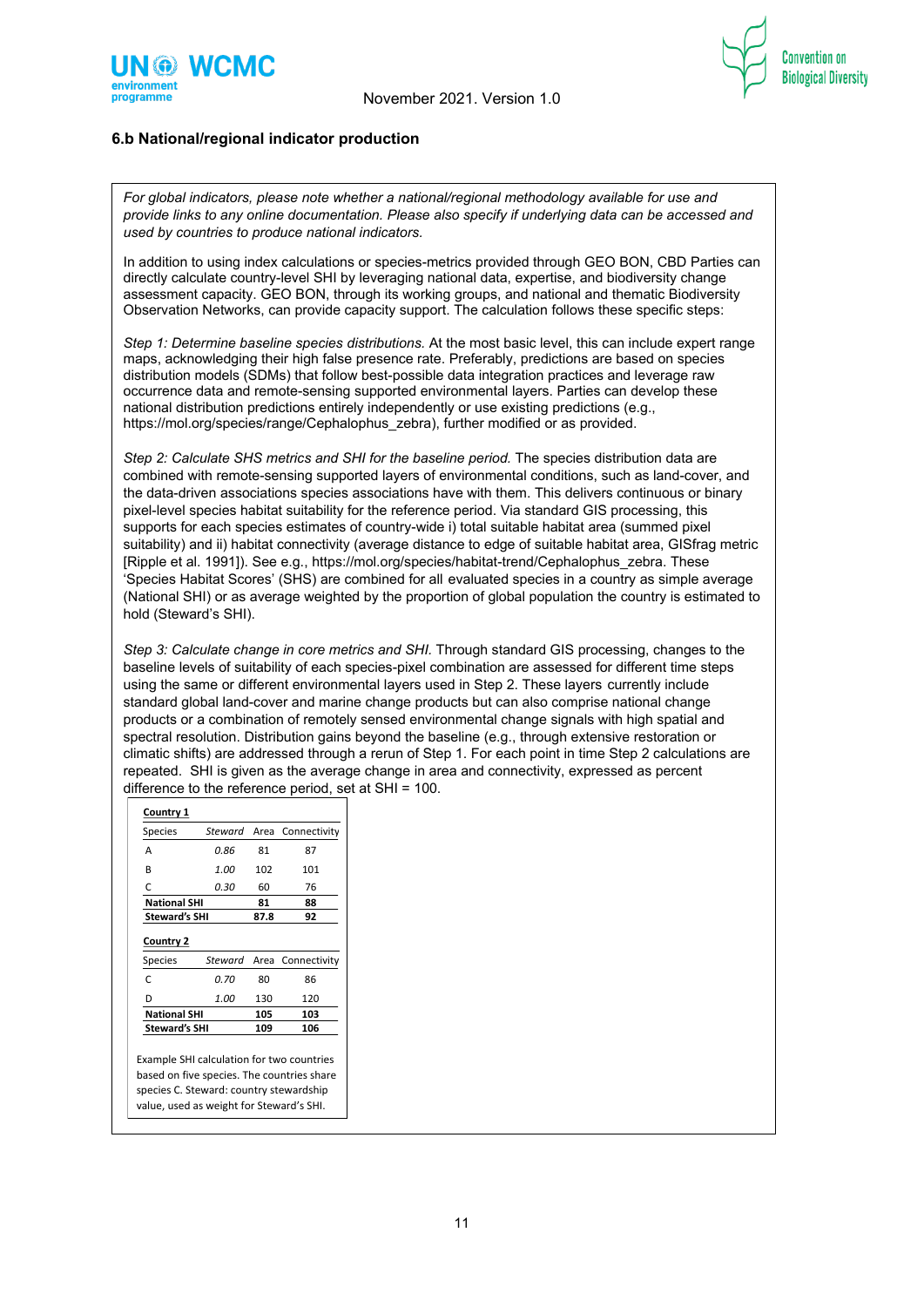



#### **6.c Sources of differences between global and national figures**

*Explanation on the differences between country produced and internationally estimated data on the indicator, highlighting and summarising the main sources of differences.*

Differences between nationally and internationally (globally) produced SHI values may arise from the use of different input data sources, e.g. national biodiversity or landcover data.

#### **6.d Regional and global estimates & data collection for global monitoring**

#### 6.d.1 *Description of the methodology*

*Include any mathematical formulas, used for the calculation of the regional/global aggregates from the country values. Description of the weighting structure used for aggregating country indicator values to regional and global levels.*

Aggregation of country-level SHI values to larger regions or the globe is possible through a simple arithmetic mean. Aggregate SHI for a set of *n* countries 1 to *j* in year *k* is given as follows:

$$
SHI_k = \frac{\sum_j SHI_{jk}}{n}
$$

#### *6.d.2 Additional methodological details*

*Description of how the data from countries or areas is assembled by custodian international agencies to provide regional and global aggregates. This is distinct from the method of computation section), which looks at how the indicator is compiled at a national level.*

Regional and global SHI values are directly aggregated from national values (see 6.d.1). The globally harmonized annual SHI calculation that is provided by GEO BON is conducted at national level and thus provides national, regional, and global values. Nations can additionally apply the same standard SHI methodology to their own datasets. These nationally developed SHI values might not be perfectly comparable among countries that use different national inputs (e.g., land cover maps based on different sources or methodology). But with this caveat in mind regional and global aggregation of such nationally developed SHI information are equally straightforward and a simple average of national values.

#### *6.d.3* Description of the mechanism for collecting data from countries

*Include: (i) the official counterpart at the country level; (ii) description of any validation and consultation process; (iii) description of any adjustments with respect to use of standard classifications and harmonization of breakdowns for age group and other dimensions, or adjustments made for compliance with specific international or national definitions.*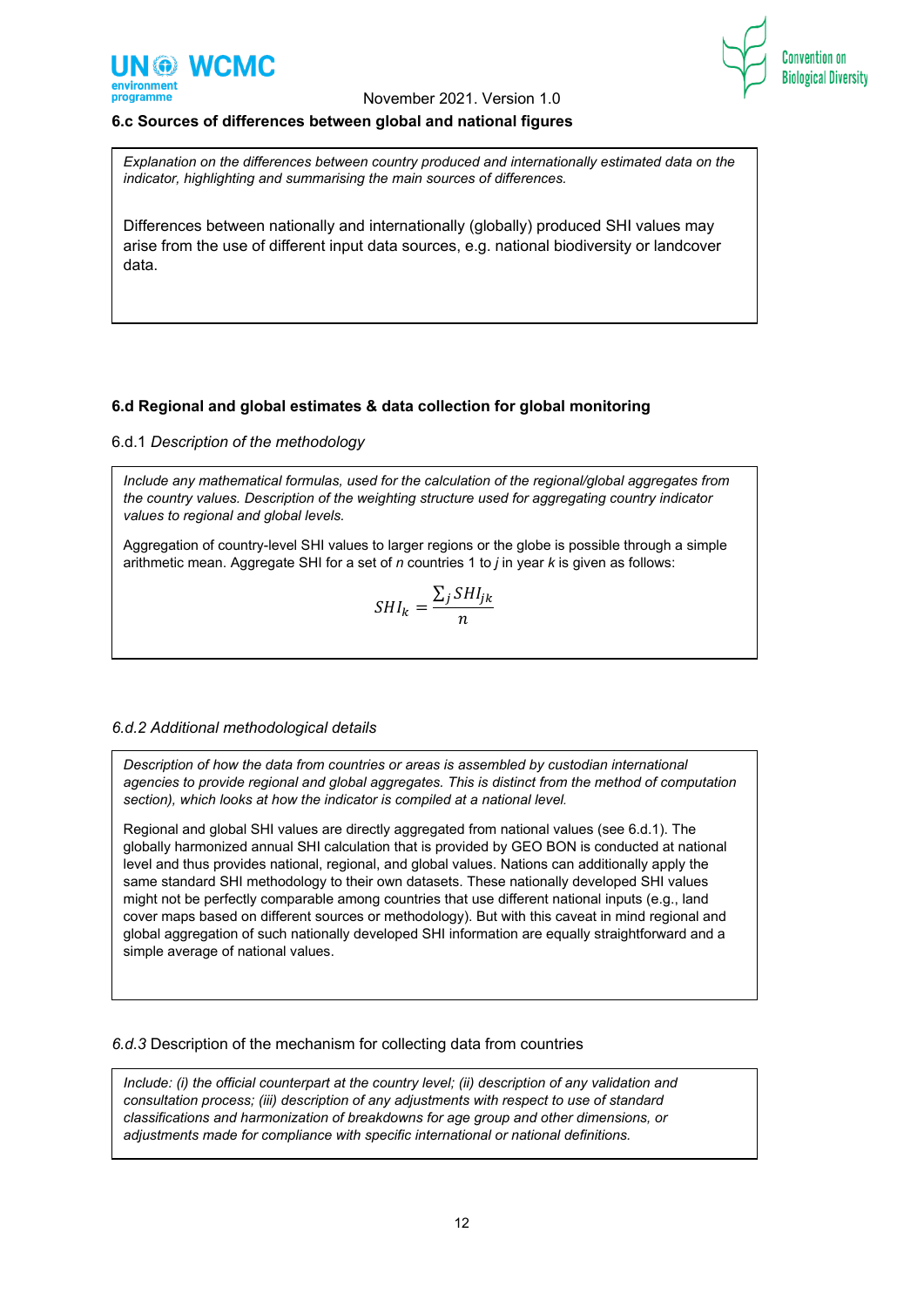



# **7 Other MEAs, processes and organisations**

# **7.a Other MEA and processes**

*Please note where the indicator is already in use (e.g. by the CBD, other MEAs (such as CITES, CMS, Ramsar, UNCCD),SDGs, the Intergovernmental Science-Policy Platform on Biodiversity and Ecosystem Services - IPBES).*

IPBES

#### **7.b Biodiversity Indicator Partnership**

*Is the indicator include in those approved and promoted by the Biodiversity Indicators Partnership (Y/N). If Y, insert a link to BIP website.*

Y; https://www.bipindicators.net/indicators/species-habitat-index

# **8 Disaggregation**

*Specification of the dimensions and levels used for disaggregation of the indicator (e.g., species, taxa, ecosystem, geographic location, income, sex, age group, disability status, etc*.)

By species, species group (taxonomic, functional) and any sub-national regional area down to 1 km<sup>2</sup> size.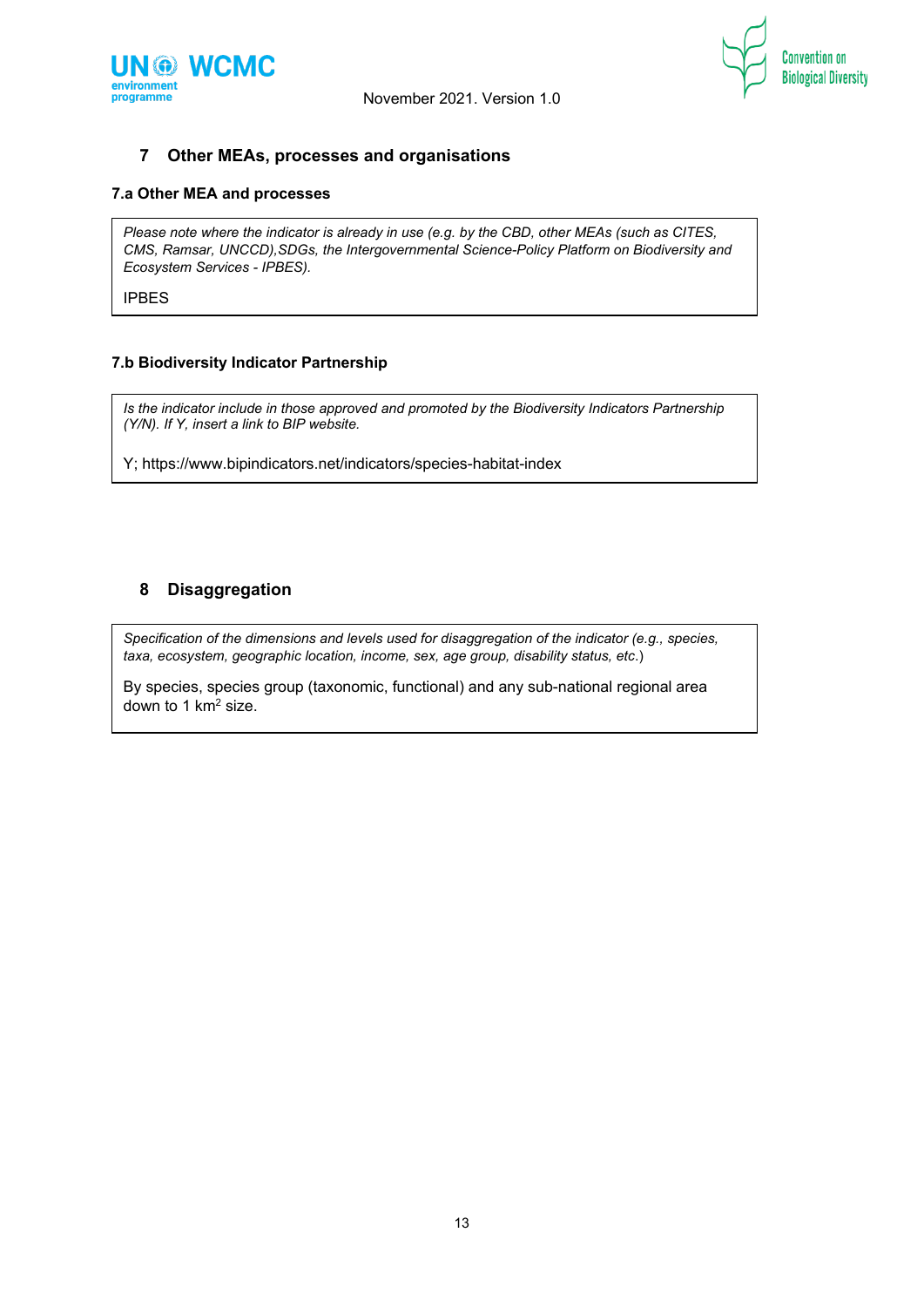



# **9 Related goals, targets, and indicators**

*Description of linkages to other indicators proposed in the first draft monitoring framework*

# Related indicators

- "Extent of selected natural and modified ecosystems", Headline Indicator for Goal A: The SHI adds important measures of ecological integrity and connectivity within and across ecosystems. More than using basic ecosystem maps to assess patterns, the SHI assesses the ecological quality and connectivity of ecosystems through their biological species elements.

- "Red List Index", Headline Indicator for Goal A: The SHI complements this indicator by providing for the Species Populations milestones an observation-based quantitative measure, temporal immediacy, and national/geographic specificity.

- "The proportion of populations within species with a genetically effective population size > 500'", Headline indicator for Goal A: In the absence of comprehensive genetic sampling to characterize separate populations and their genetically effective sizes, the SHI offers a robust, scalable alternative method to monitor changes in genetic diversity. Specifically, estimates of changes in the minimum sizes of (connected) populations are a recommended avenue for measuring changes in genetic diversity and directly addressed by the Area and Connectivity components of SHI. As range-wide genetic sampling will for some years remain limited to a small and atypical subset of species, the SHI offers a general and effective proxy to monitor trends in genetic diversity for a large and representative portion of biodiversity.

- "Species Protection Index (SPI)", Component Indicator for Target 3: The same map information used in the SHI underpins the SPI which assesses ecological representation in conservation areas.

- Complementary indicators "Forest fragmentation index", etc. The SHI shares similarities with fragmentation indicators focused on select ecosystems, and uses the same input (change in landcover, barriers) to support a more direct measurement of ecological integrity. For example, the change in the connectivity of a region's forest ecosystems as measured with the forest fragmentation index would essentially be the same as that measured with the SHI applied to a single forest species inhabiting that full region (assuming the same landcover change products are used). By including many different forest species of the region and thus accounting for their many functions for the ecosystem, the SHI captures connectivity with direct relevance for the overarching aspiration of Goal A, the ecological integrity of ecosystems.

# Related Targets:

- Target 1 (Planning): The SHI measures the success of spatial planning activities in retaining the existence and ecological integrity of natural areas

- Target 2 (Restoration): The SHI measures the success of restoration activities in regaining connectivity and supporting the ecosystems with highest priority for healthy species populations

- Target 3 (Area-based conservation): The SHI measures the effectiveness and success of areabased conservation activities in delivering connected protected area networks and stemming the loss of ecological integrity in protected areas.

- Target 4 (Species management): The SHI measures the success in the recovery and conservation of species and their genetic diversity by assessing improvements in the availability and quality of the specific habitats they require.

- Target 5 (Species use): The SHI subset to species harvested, traded or otherwise used measures the sustainability of these uses with view to the population size and survival of the affected species.

- Target 6 (Invasive Alien Species, IAS): The SHI applied to IAS measures their current or potential future spread, the SHI applied to species known to be impacted by IAS addresses the scope for additional ecological impact.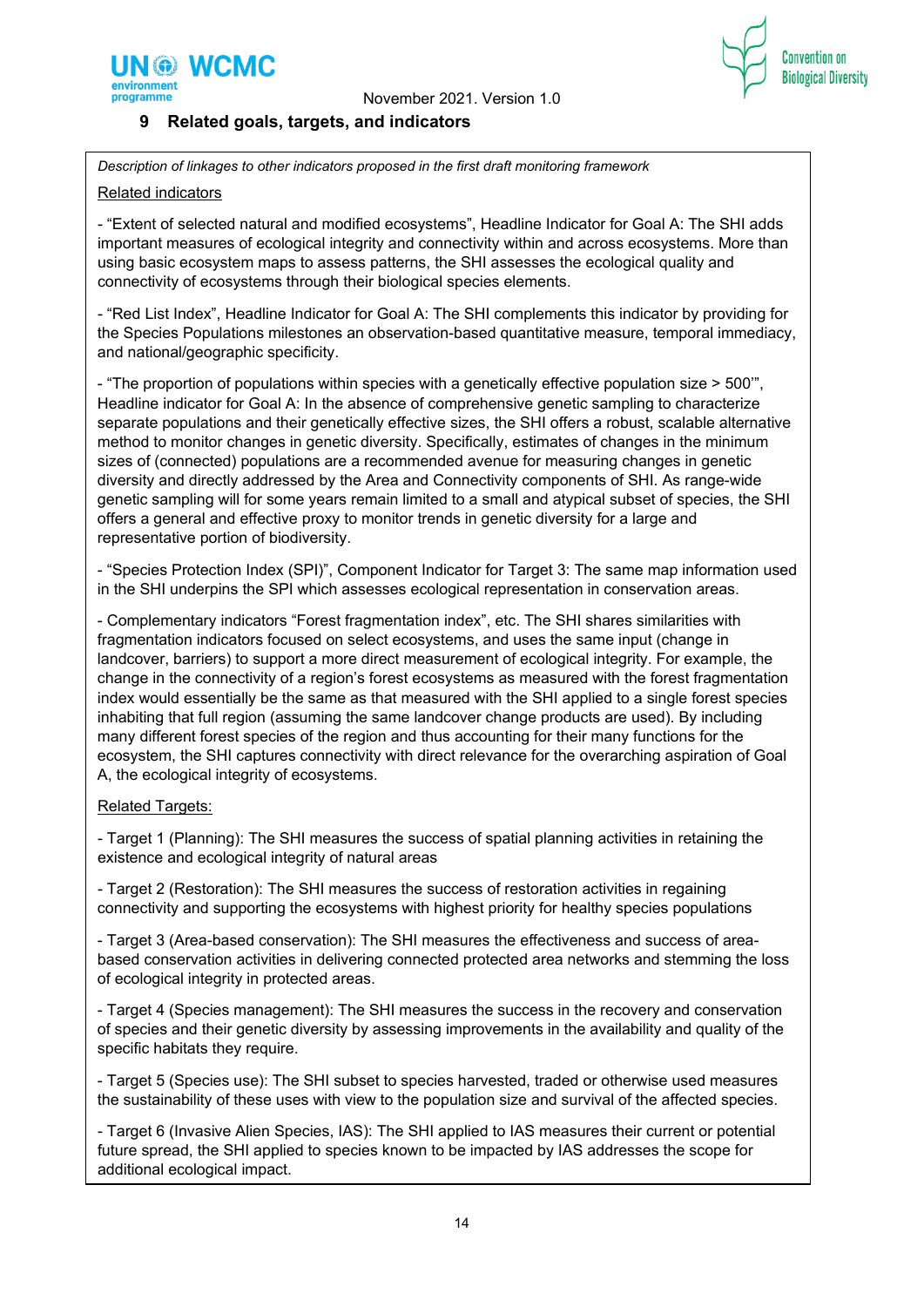



**10 Data reporter**

# **10.a Organisation**

*Organisation of the contact person(s) for the data or metadata*

Yale University with GEOBON

# **Contact person(s)**

**10.b** 

*Person(s) and email addresses to be contacted with any questions regarding the data or metadata.*

GEO BON Secretariat - info@geobon.org

Walter Jetz - [walter.jetz@yale.edu](mailto:walter.jetz@yale.edu) and GEO BON Secretariat [info@geobon.org](mailto:info@geobon.org)